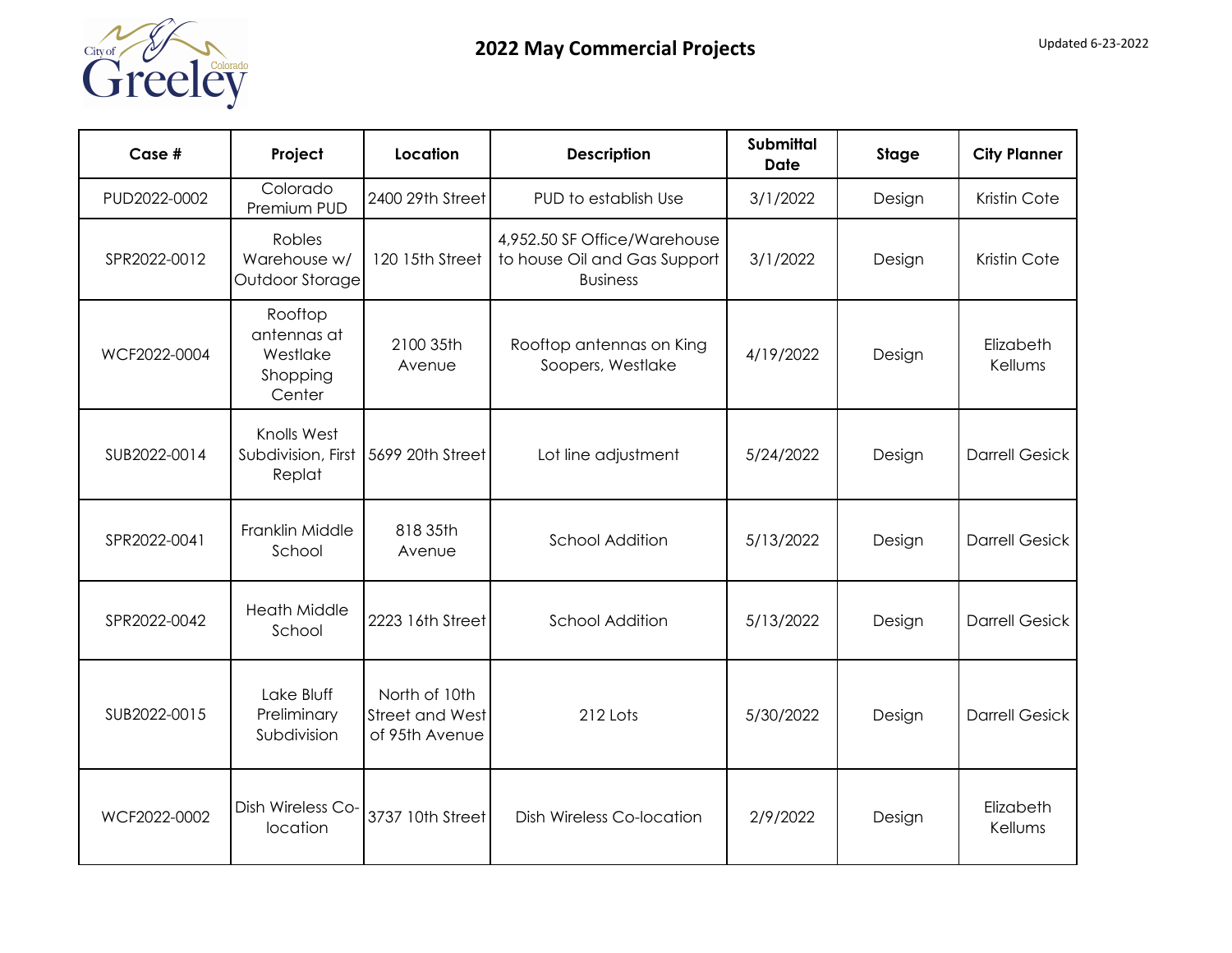| WCF2021-0015 | <b>T-Mobile Wireless</b><br>Upgrade                                        | 2435 2nd<br>Avenue                                       | T-Mobile Wireless Upgrade -<br><b>EFR</b>                                                                    | 10/19/2021 | Design | Elizabeth<br>Kellums |
|--------------|----------------------------------------------------------------------------|----------------------------------------------------------|--------------------------------------------------------------------------------------------------------------|------------|--------|----------------------|
| SPR2022-0038 | Firestone<br>Redevelopment<br>Façade revisions                             | 1130 8th<br>Avenue                                       | Firestone Façade alterations                                                                                 | 5/2/2022   | Design | Elizabeth<br>Kellums |
| SPR2022-0030 | Get Space<br>Storage - Lot 1<br>The Shops at<br>Sunset Ridge 1st<br>Replat | 5906 10TH ST                                             | 2 building self storage facility<br>on existing commercial lot                                               | 4/25/2022  | Design | Kristin Cote         |
| SPR2022-0032 | 4555<br>Centerplace<br>Drive PUD, 2nd<br>Amendment                         | 4555<br>Centerplace<br><b>Drive</b>                      | Chick-Fil-A removing 2 parking<br>spaces, reconfiguring drive-<br>thru, and adding canopies to<br>drive-thru | 4/11/2022  | Design | Michael<br>Franke    |
| SPR2022-0031 | <b>Bear Paw III Multi-</b><br><b>Tenant Retail</b><br><b>Building</b>      | 4239<br>Centerplace<br><b>Drive</b>                      | Develop a multi-tenant retail<br>building to the north of Bear<br>Paw II                                     | 4/7/2022   | Design | Michael<br>Franke    |
| SPR2022-0024 | Highpoint Lot 1<br>Site Plan Review                                        | 11701 24th<br><b>Street</b>                              | Develop a multi-tenant retail<br>building and a new gas<br>station                                           | 3/24/2022  | Design | Michael<br>Franke    |
| SPR2022-0011 | Woodspring<br>Suites Hotel -<br>Site Plan Review                           | South of 8th<br>Street and East<br>of 71st Avenue        | Develop a 4-story, 122 unit<br>hotel                                                                         | 2/23/2022  | Design | Michael<br>Franke    |
| SUB2022-0003 | H-P Greeley<br>Subdivision,<br>Seventh Replat                              | South of 8th<br><b>Street and East</b><br>of 71st Avenue | Subdivide a 7.248 acre lot into<br>2 lots                                                                    | 2/23/2022  | Design | Michael<br>Franke    |
| USR2022-0001 | <b>NOCO Disposal</b><br>Service - Use by<br><b>Special Review</b>          | 1060 North 11th<br>Avenue                                | Develop a 22,000 square foot<br>trash transfer station                                                       | 2/22/2022  | Design | Kristin Cote         |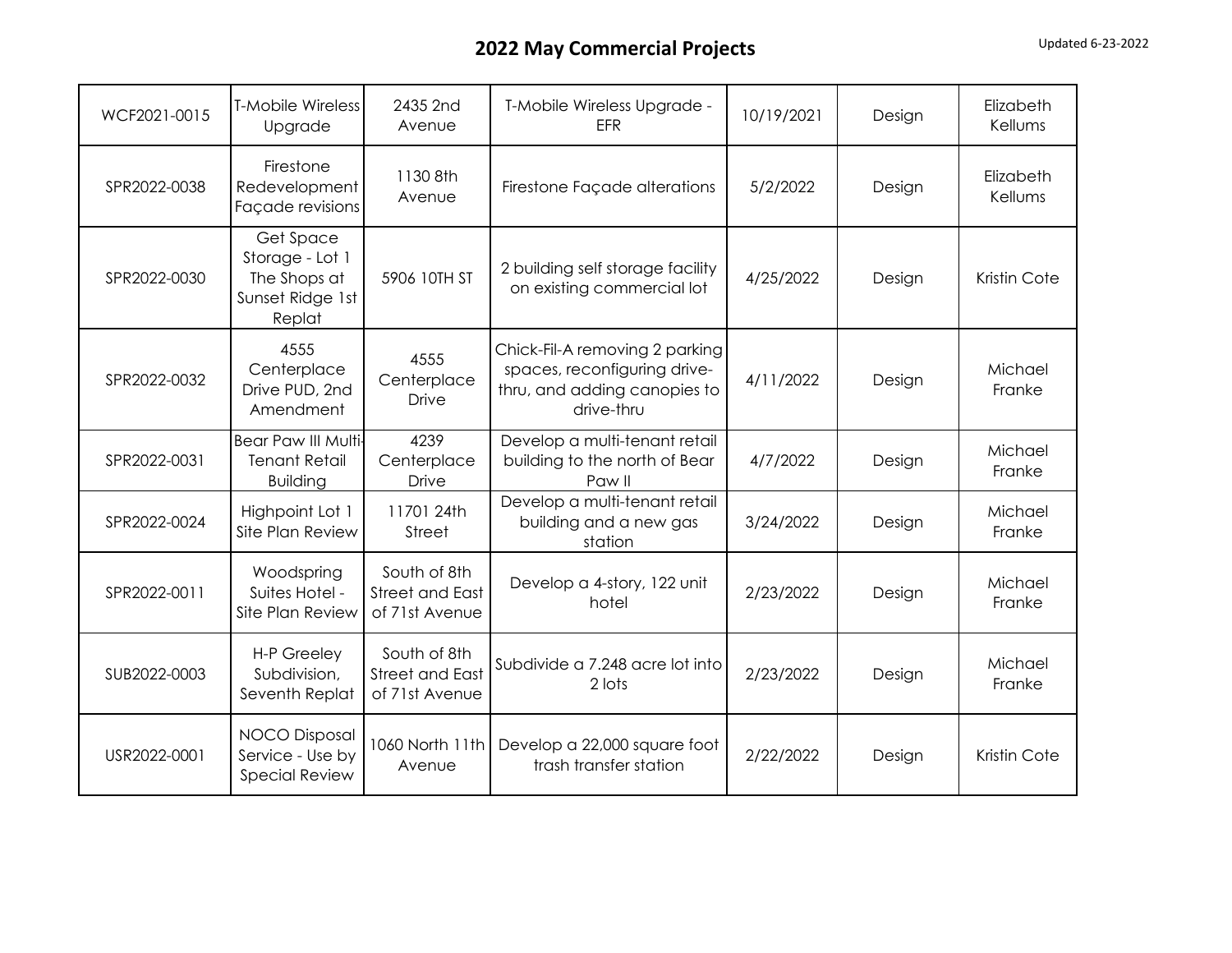| ZON2022-0002 | 1060 North 11th<br>Avenue -<br>Rezone                 | 1060 North 11th<br>Avenue                                            | Rezone from I-M (DCMP)<br>Development Concept<br>Master Plan to I-M (Industrial<br>Medium Intensity)         | 2/22/2022  | Design | Kristin Cote          |
|--------------|-------------------------------------------------------|----------------------------------------------------------------------|--------------------------------------------------------------------------------------------------------------|------------|--------|-----------------------|
| SPR2022-0010 | <b>Best Box Self</b><br>Storage - Site<br>Plan Review | 12700 CR 58<br>(20th Street)                                         | Develop a 56,690 square foot<br>indoor storage facility                                                      | 2/18/2022  | Design | Kristin Cote          |
| SPR2022-0008 | Greeley lock<br>and Key - Site<br>Plan Review         | 2450 24th Street<br>Road                                             | Develop a 6,950 square foot<br>retail building                                                               | 2/18/2022  | Design | <b>Darrell Gesick</b> |
| SPR2022-0005 | Jefferson High<br>School - Site<br>Plan Review        | 1420 2nd Street                                                      | Redevelop existing buildings<br>and additional school space<br>for a total of 54,446 square<br>foot building | 1/25/2022  | Design | <b>Mike Garrott</b>   |
| SPR2022-0002 | Snow Owl II - Site<br>Plan Review                     | 2211 115th<br>Avenue                                                 | Develop a 34,000 square foot<br>office / warehouse facility                                                  | 1/12/2022  | Design | <b>Darrell Gesick</b> |
| ZON2021-0017 | 3115 35th<br>Avenue -<br>Rezone                       | 3115 35th<br>Avenue                                                  | Rezone from C-L (Commerical<br>Low Intensity) to C-H<br>(Commerical High Intensity)                          | 11/16/2021 | Design | <b>Darrell Gesick</b> |
| SPR2021-0016 | 2510 46th<br>Avenue - Site<br>Plan<br>Amendment       | 2510 46th<br>Avenue                                                  | Site Plan Review amendment<br>to add parking south of the<br>existing detention pond                         | 10/7/2021  | Design | Michael<br>Franke     |
| SUB2021-0029 | Centerplace<br>North 3rd Filing,<br>5th Replat        | North of<br>Centerplace<br>Drive and South<br>of 24th Street<br>Road | Replat 1 lot into 2 lots                                                                                     | 9/28/2021  | Design | <b>Mike Garrott</b>   |
| PUD2021-0016 | Jackson<br>Subdivision, 1st<br>replat                 | North of 257<br>Spur and East<br>of the Missile<br>Silo              | Replating an existing tract into<br>a 15 acre lot and a 277 acre<br>future development tract                 | 5/10/2021  | Design | <b>Mike Garrott</b>   |
| PUD2021-0014 | <b>Bentely Welding</b><br><b>Final PUD</b>            | North of 257<br>Spur and East<br>of the Missile<br>Silo              | Development of a 70,000<br>square foot industrial building                                                   | 5/6/2021   | Design | <b>Mike Garrott</b>   |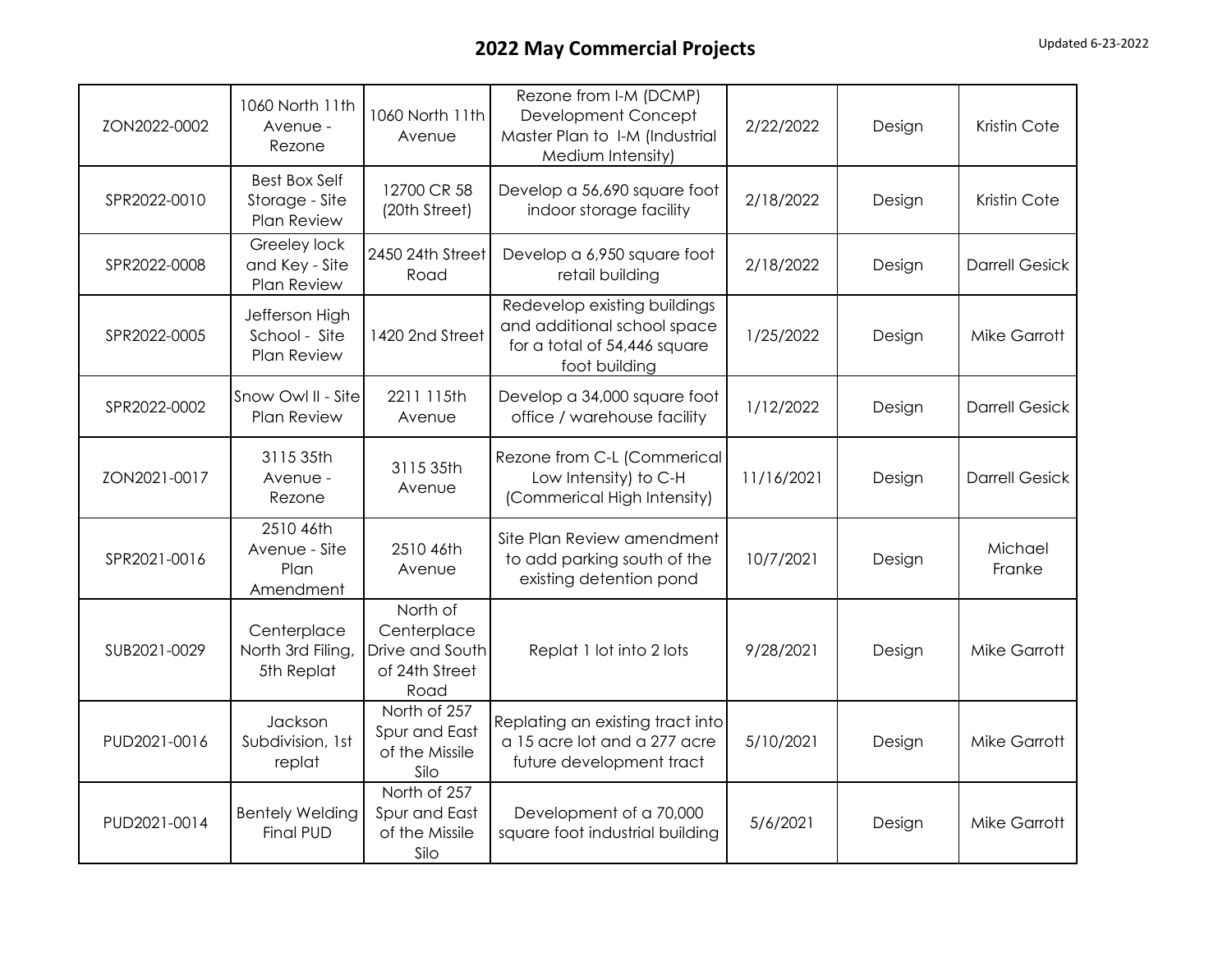| MD2021-0003  | Delantero<br>Metropolitan<br>District Nos. 1-10                     | South of Hwy<br>34, East of CR<br>17, West of Hwy<br>257 and North<br>of 37th Street | Proposed approval of 10<br>related metropolitan districts<br>as part of the Delantero<br>Development                  | 4/30/2021  | Design   | <b>Darrell Gesick</b> |
|--------------|---------------------------------------------------------------------|--------------------------------------------------------------------------------------|-----------------------------------------------------------------------------------------------------------------------|------------|----------|-----------------------|
| PUD2021-0013 | Delantero<br>Preliminary PUD                                        | South of Hwy<br>34, East of CR<br>17, West of Hwy<br>257 and North<br>of 37th Street | 812 acre mixed use project,<br>including residential,<br>commercial, industrial,<br>schools, parks and open<br>spaces | 4/28/2021  | Design   | <b>Darrell Gesick</b> |
| SUB2021-0012 | Boomerang<br>Ranch Forth<br>Filing                                  | South of 10th<br>Street, North of<br>12th Street and<br>East of 83rd<br>Avenue       | 1 - 1.10 acre (commercial use)<br>and 27 acres of tracts for<br>future development                                    | 4/14/2021  | Design   | <b>Darrell Gesick</b> |
| DR2021-0002  | 3103 23rd<br>Avenue - ATM<br>Design Review                          | 3103 23rd<br>Avenue                                                                  | Design Review for an ATM<br>drive-up                                                                                  | 2/19/2021  | Design   | <b>Mike Garrott</b>   |
| USR2022-0006 | SRC Bypass 5-18<br>Oil and gas<br>facility                          | South of Hwy 34<br>and East of<br>95th Avenue                                        | 32 oil and gas wells and<br>associated equipment                                                                      | 11/2/2018  | Design   | <b>Mike Garrott</b>   |
| SPR2021-0017 | 2000 16th Street<br>Site Plan Review<br>drive-thru coffee<br>shop   | 2000 16th Street                                                                     | Site Plan Review for a drive-<br>thru coffee shop                                                                     | 10/14/2021 | Approved | <b>Mike Garrott</b>   |
| SUB2022-0006 | <b>West Greeley</b><br>Tech Center,<br>Fifth Minor, First<br>Replat | 11701 24th<br>Street                                                                 | Subdividing exsiting lot into<br>two lots for development                                                             | 3/21/2022  | Approved | Michael<br>Franke     |
| SPR2022-0007 | <b>ENT Credit Union</b><br><b>ITM</b>                               |                                                                                      | Installing ITM for ENT Credit<br>4735 25th Street Union. Adding Parapet Wall to<br>North Elevation and Signage        | 2/2/2022   | Approved | Michael<br>Franke     |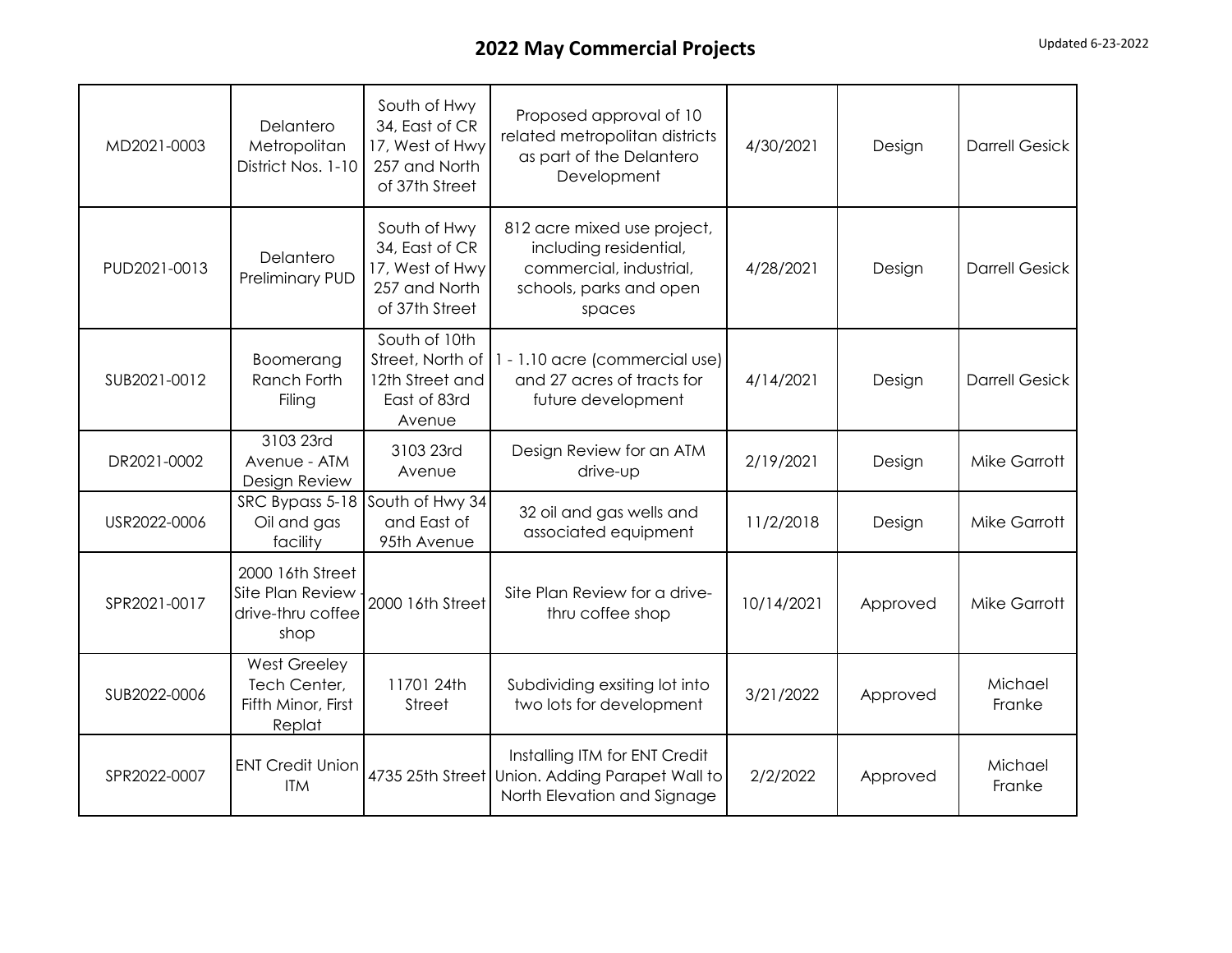| SUB2021-0025 | McColoskey 6th<br>Commercial<br>Subdivision        | East of 71st<br>Avenue and<br>South of 10th<br>Street                                          | Subdivision to replat a tract<br>into a lot                                          | 9/1/2021   | Approved | <b>Darrell Gesick</b> |
|--------------|----------------------------------------------------|------------------------------------------------------------------------------------------------|--------------------------------------------------------------------------------------|------------|----------|-----------------------|
| SUB2021-0022 | Meyer Minor<br>Subdivision, 1st<br>Replat          | South of 8th<br>Street, East of<br>Ash Avenue<br>and North of<br>the Poudre<br>River           | Replat 1 lot into 2 lots                                                             | 7/22/2021  | Approved | <b>Darrell Gesick</b> |
| PUD2021-0011 | 4555<br>Centerplace<br>Drive PUD, 1st<br>Amendment | 4555<br>Centerplace<br><b>Drive</b>                                                            | PUD amendment for site plan<br>changes                                               | 3/26/2021  | Approved | <b>Darrell Gesick</b> |
| USR2021-0001 | 225 22nd Street-<br>C-Store USR                    | 225 22nd Street                                                                                | Demo Existing buildings and<br>construct a 5,200 square foot<br>C-Store w/ Gas sales | 1/12/2021  | Approved | <b>Darrell Gesick</b> |
| USR2018-0021 | SRC Oestman 13-<br>26 Pad/Facility                 | 2085 N 47th<br>Avenue                                                                          | 16 Oil wells and associated<br>equipment Facility                                    | 10/23/2018 | Approved | <b>Darrell Gesick</b> |
| USR2018-0023 | SRC Stugart 6-20<br>Pad/Facility                   | 7700 28th Street                                                                               | 32 Oil wells and associated<br>equipment Facility                                    | 10/31/2018 | Approved | Michael<br>Franke     |
| PUD2018-0010 | Lake Bluff PUD                                     | North of 10th<br>Street, South of<br>CR 62, East of<br>101st Avenue,<br>West of 95th<br>Avenue | <b>Residential and Commercial</b><br>lots                                            | 8/1/2018   | Approved | <b>Mike Garrott</b>   |
| S 6:17       | <b>Greeley Airport</b><br><b>Business Park</b>     | 2139 East 8th<br>Street                                                                        | 13 Industrial Lots (2-4 Acres<br>Each)                                               | 3/15/2017  | Approved | <b>Darrell Gesick</b> |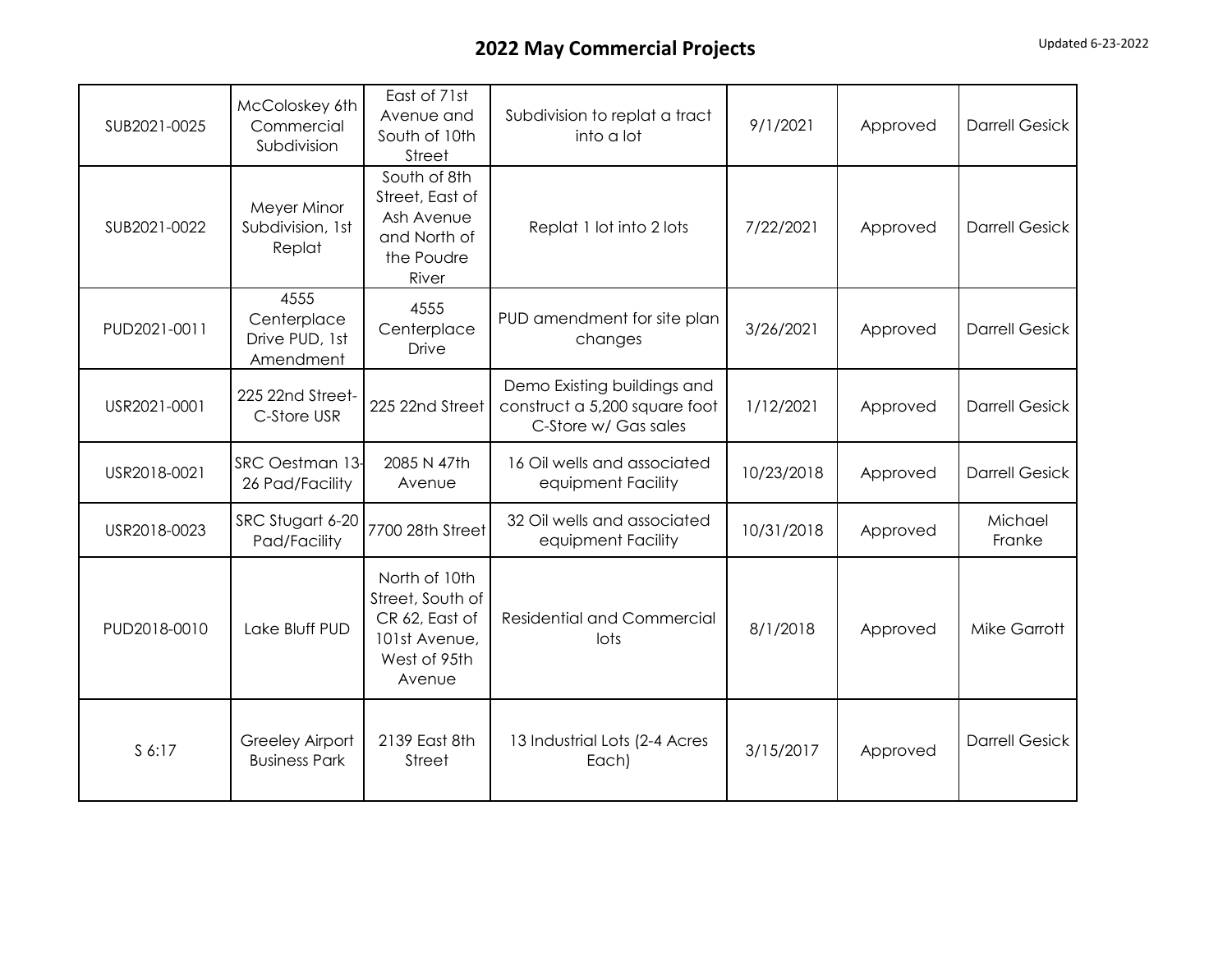| SUB2021-0033 | H-P Greeley<br>Subdivision, Sixth<br>Replat            | North of 8th<br>Street and East<br>of 71st Avenue                         | Reconfiguring 2 lots                                                                                                                                                                                | 1/5/2022   | Approved     | Kristin Cote          |
|--------------|--------------------------------------------------------|---------------------------------------------------------------------------|-----------------------------------------------------------------------------------------------------------------------------------------------------------------------------------------------------|------------|--------------|-----------------------|
| S 28:15      | Ironwood<br><b>Business Park</b>                       | Between 16th<br>Street and 18th<br>Street/East of<br>1st Avenue           | 13 Lot Industrial Subdivision<br>$(0.3 \text{ acre} - 6 \text{ acre} \text{ lots})$                                                                                                                 | 12/16/2015 | Approved     | <b>Darrell Gesick</b> |
| PUD2019-0007 | Poudre Heights<br><b>Preliminary PUD</b>               | N. of 10th<br>Street, w. of<br>95th Avenue<br>and e. Missile<br>Park Road | Mixed Use development - 59<br>acres industrial, 12 acres of<br>commercial, 26 acres of<br>mixed uses, 26 acres of open<br>space and 122 acres of<br>residential (including a middle<br>school site) | 6/20/2019  | Approved     | <b>Mike Garrott</b>   |
| SPR2021-0020 | University<br>Schools - High<br><b>School Addition</b> | 6525 18th Street                                                          | 8,095 square foot addition                                                                                                                                                                          | 11/19/2021 | Approved     | Kristin Cote          |
| WCF2020-0012 | 1229 D Street -<br>Cell Tower                          | 1229 D Street                                                             | Replace an existing light pole<br>with a new light pole and cell<br>antenna                                                                                                                         | 9/29/2020  | Approved     | Elizabeth<br>Kellums  |
| DR2021-0001  | 920 47th Avenue<br>- ATM Design<br>Review              | 920 47th<br>Avenue                                                        | Design Review for an ATM<br>drive-up                                                                                                                                                                | 2/19/2021  | Approved     | Kristin Cote          |
| SPR2021-0019 | <b>Billie Martinez</b><br><b>School Addition</b>       | 341 14th Aven.                                                            | 12,700 SF Classroom Addn.                                                                                                                                                                           | 11/16/2021 | Approved     | Kristin Cote          |
| DR2021-0010  | 509 11th Avenue<br>- Print Shop<br>Design Review       | 509 11th<br>Avenue                                                        | Change of use to allow a print<br>shop                                                                                                                                                              | 4/22/2021  | Construction | Elizabeth<br>Kellums  |
| USR2021-0008 | Greeley Rehab<br>Hospital, USR                         | East of 71st<br>Avenue and<br>South of 10th<br>Street                     | Use by special review for a<br><b>Rehab Facility</b>                                                                                                                                                | 9/1/2021   | Construction | <b>Darrell Gesick</b> |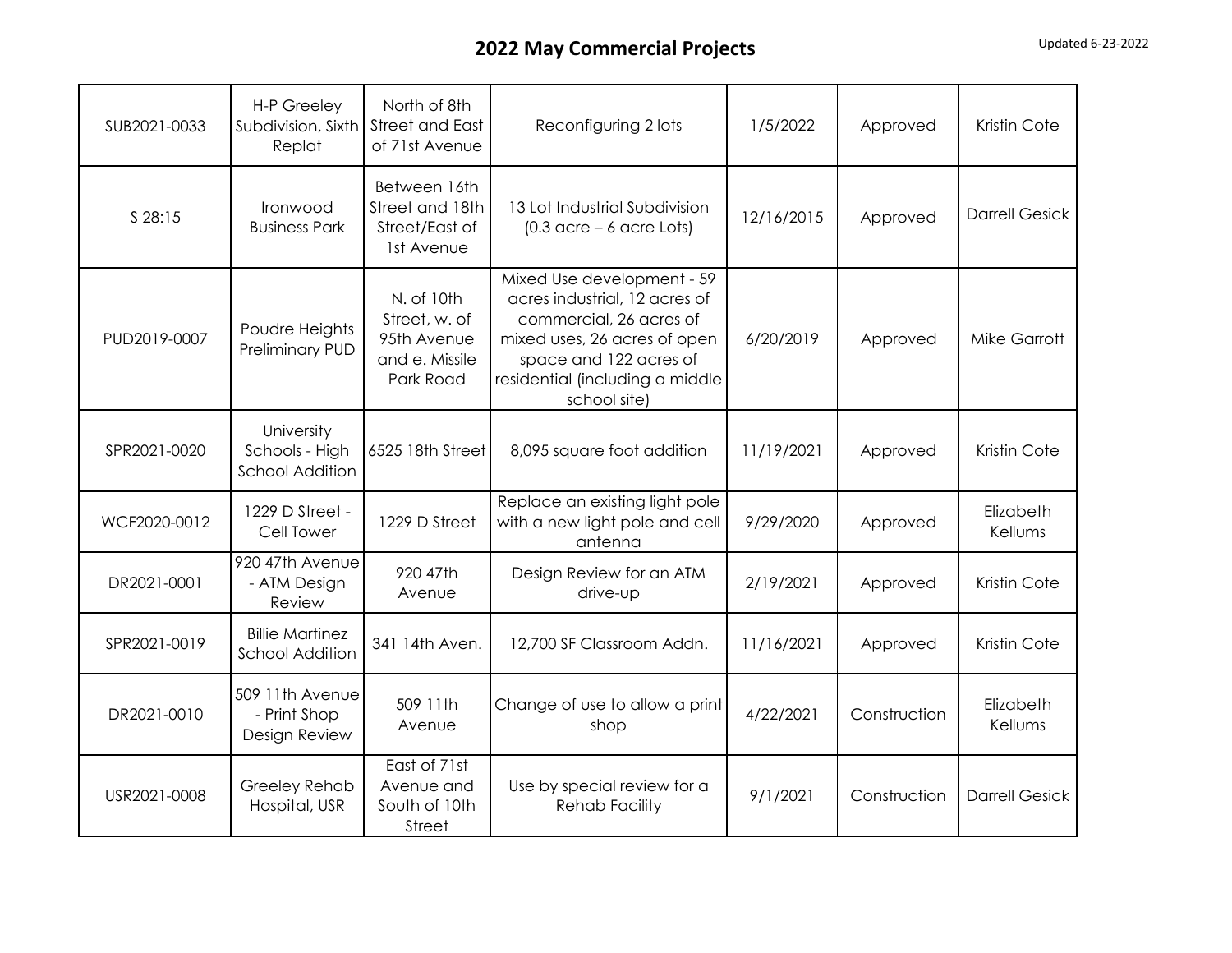| SUB2021-0016 | Tointon<br><b>Academy Final</b><br>Plat                              | West of 71st<br>Avenue and<br>South of 4th<br>Street      | 4-lot subdivision, including<br>extension of Dundee Avenue<br>and 8th Street                                | 5/12/2021 | Construction | <b>Mike Garrott</b>  |
|--------------|----------------------------------------------------------------------|-----------------------------------------------------------|-------------------------------------------------------------------------------------------------------------|-----------|--------------|----------------------|
| USR2018-0012 | SRC Volt 19-5<br>Pad                                                 | North of 10th<br><b>Street and East</b><br>of 83rd Avenue | 30 Oil wells and associated<br>equipment Facility                                                           | 7/30/2018 | Construction | <b>Mike Garrott</b>  |
| USR2021-0004 | 2450 29th Street,<br>Self Storage, 4th 2450 29th Street<br>Amendment |                                                           | Add a 3,200 and a 25,500<br>square foot storage buildings                                                   | 5/14/2021 | Construction | April Medeiros       |
| DR2021-0006  | 501 8th Avenue,<br>library infill<br>Design Review                   | 501 8th Avenue                                            | Change of use from<br>newspaper facility to a library<br><b>use</b>                                         | 3/19/2021 | Construction | <b>Mike Garrott</b>  |
| PUD2020-0013 | Suffolk PUD<br>Fourth Filing, 1st<br>Replat                          | North<br>Centerplace<br>Drive, West of<br>46th Avenue     | Preliminary / Final PUD for a<br>3,174 square foot oil and lube<br>changing facility                        | 12/1/2020 | Construction | Elizabeth<br>Kellums |
| SPR2021-0001 | 2829 1st Avenue<br><b>Inland Truck</b><br>Parks Site Plan<br>Review  | 2829 1st<br>Avenue                                        | Construct a 36,463 truck parts<br>supply facility                                                           | 1/22/2021 | Construction | Mike Garrott         |
| SPR2020-0021 | Tointon<br><b>Academy Site</b><br><b>Plan Review</b>                 | West of 71st<br>Avenue and<br>South of 4th<br>Street      | Construction of a 140,000<br>square foot K-8 School                                                         | 12/2/2020 | Construction | <b>Mike Garrott</b>  |
| SUB2020-0028 | Tointon<br>Academy<br>Preliminary<br>Subdivision                     | West of 71st<br>Avenue and<br>South of 4th<br>Street      | Preliminary Plat for 1 (34 acre<br>school site), 4.5 acre of ROW<br>and 49.5 acres of Future<br>Development | 12/2/2020 | Construction | <b>Mike Garrott</b>  |
| SPR2020-0006 | 600 51st Avenue-<br>school<br>expansion                              | 600 51st<br>Avenue                                        | Add an additional 50,000<br>square feet to the existing<br>McAuliffe K-8 school                             | 6/8/2020  | Construction | <b>Mike Garrott</b>  |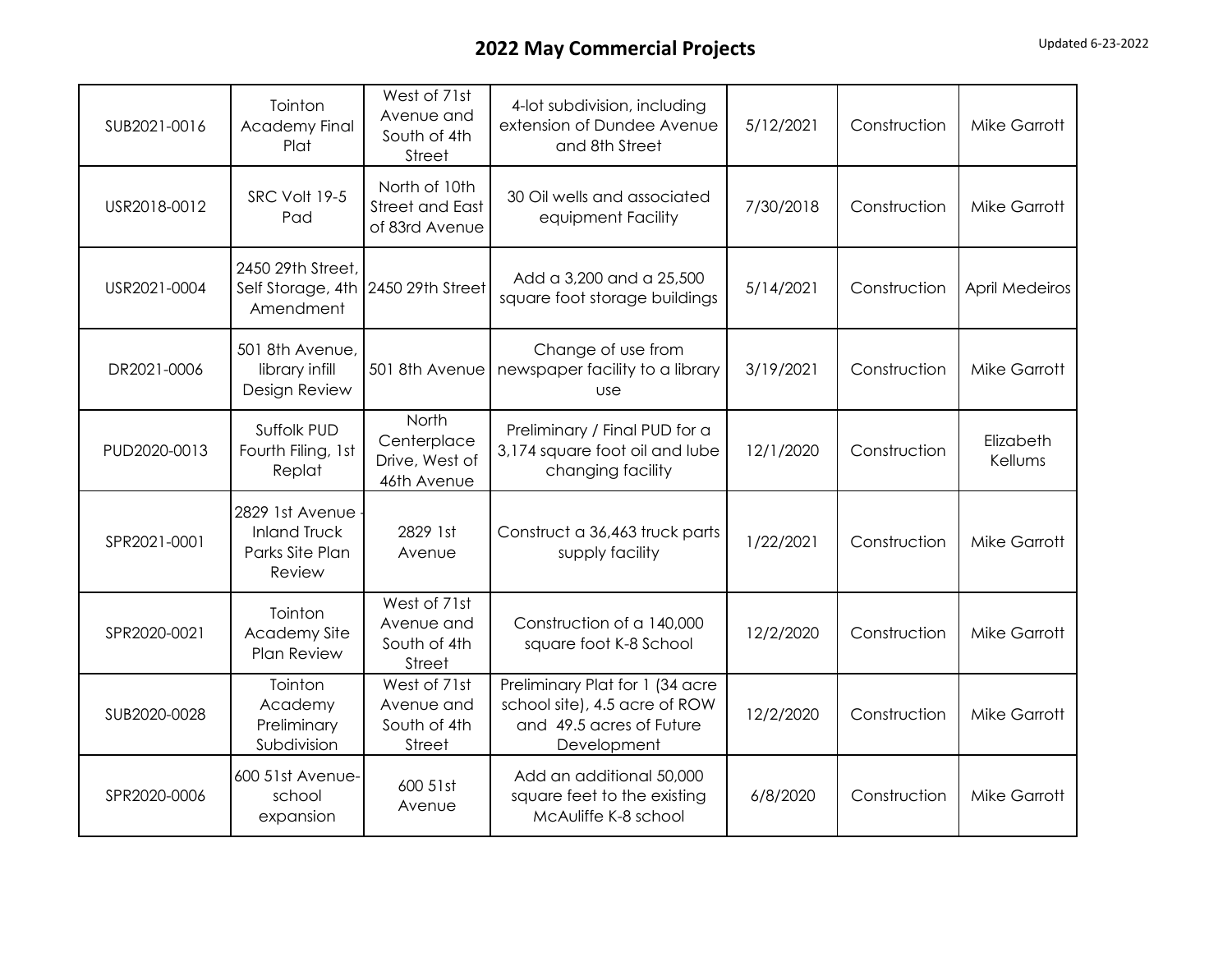| DR2019-0031     | 7-11 Design<br>Review                                               | North of 4th<br>Street and West<br>of 35th Avenue                       | 4,088 square foot c-store with<br>gas sales                                                                                                     | 12/27/2019 | Construction | Michael<br>Franke     |
|-----------------|---------------------------------------------------------------------|-------------------------------------------------------------------------|-------------------------------------------------------------------------------------------------------------------------------------------------|------------|--------------|-----------------------|
| SPR2020-0004    | 2401 35th<br>Avenue -<br>Highschool Site<br>Plan Review             | 2401 35th<br>Avenue                                                     | Site Plan Review to remove<br>existing 138,083 square foot<br>Greeley West High School and<br>replace with a 270,000 square<br>foot high school | 4/2/2020   | Construction | <b>Darrell Gesick</b> |
| SPR2019-0033    | 5401 20th Street<br>Site plan Review                                | 5401 20th Street                                                        | New 105,720 square foot<br>Campus Welcome Center<br>and 5,759 square foot<br>addition to the Campus<br>Student Center                           | 12/3/2019  | Construction | Michael<br>Franke     |
| USR2019-0008    | Greeley<br>Directional Oil<br>and Gas USR,<br>3rd Amendment         | South of Hwy 34<br><b>Bypass and East</b><br>of Hwy 85<br><b>Bypass</b> | Minor USR amendment to<br>remove 22 tanks and modify<br>the approved landscaping<br>plan                                                        | 4/1/2019   | Construction | <b>Darrell Gesick</b> |
| <b>USR 3:17</b> | Journey<br><b>Christian Church</b>                                  | 4754 31st Street                                                        | 5,500 SF 2-Story Building<br>Addition                                                                                                           | 4/19/2017  | Construction | <b>Mike Garrott</b>   |
| DR2020-0016     | 7004 10th Street<br><b>Bank</b>                                     | 7004 10th Street                                                        | Construct a 4,240 square foot<br>bank facility                                                                                                  | 5/22/2020  | Construction | <b>April Medeiros</b> |
| DR2020-0006     | 1645 1st Avenue<br>Design Review                                    | 1645 1st<br>Avenue                                                      | 1,150 square feet office /<br>warehouse building                                                                                                | 2/13/2020  | Construction | <b>Darrell Gesick</b> |
| SPR2022-0023    | Tointon<br><b>Academy Site</b><br>Plan Review<br>Minor<br>Amendment | West of 71st<br>Avenue and<br>South of 4th<br>Street                    | Storage building                                                                                                                                | 3/23/2022  | Construction | Elizabeth<br>Kellums  |
| USR2018-0014    | 1st Avenue<br>Storage, LLC                                          | 2824 1st<br>Avenue                                                      | 225,000 SF of<br>Warehouse/Shop/Small<br>Office/RV/Executive and Self-<br>Storage                                                               | 4/13/2016  | Construction | Mike Garrott          |